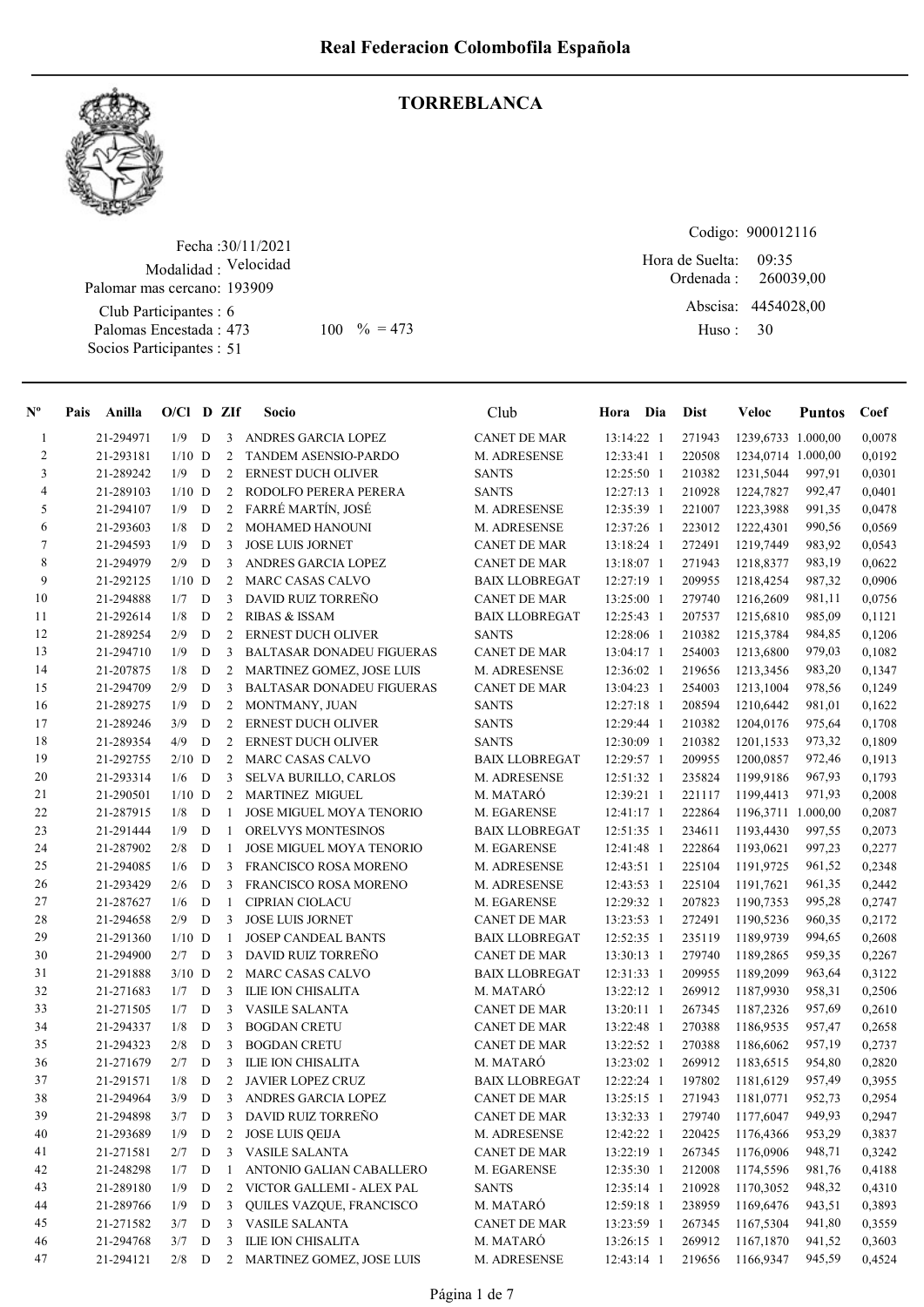| $N^{\text{o}}$ | Pais | Anilla                 | $O/Cl$ D ZIf        |        |                | Socio                                                        | Club                                           | Hora                     | Dia        | <b>Dist</b>      | <b>Veloc</b>           | <b>Puntos</b>    | Coef             |
|----------------|------|------------------------|---------------------|--------|----------------|--------------------------------------------------------------|------------------------------------------------|--------------------------|------------|------------------|------------------------|------------------|------------------|
| 48             |      | 21-289306              | 2/9                 | D      |                | 2 MONTMANY, JUAN                                             | <b>SANTS</b>                                   | 12:33:51 1               |            | 208594           | 1166,3070              | 945,08           | 0,4865           |
| 49             |      | 21-294694              | 3/9                 | D      | 3              | <b>BALTASAR DONADEU FIGUERAS</b>                             | <b>CANET DE MAR</b>                            | 13:13:05 1               |            | 254003           | 1164,7062              | 939,52           | 0,4078           |
| 50             |      | 21-294702              | 4/9                 | D      | 3              | <b>BALTASAR DONADEU FIGUERAS</b>                             | <b>CANET DE MAR</b>                            | 13:13:07 1               |            | 254003           | 1164,5282              | 939,38           | 0,4162           |
| 51             |      | 21-291538              | $1/10$ D            |        | 2              | J. MANUEL SEBASTIAN HERNA                                    | <b>BAIX LLOBREGAT</b>                          | 12:21:38 1               |            | 193909           | 1163,6867              | 942,96           | 0,5560           |
| 52             |      | 21-294338              | 3/8                 | D      | 3              | <b>BOGDAN CRETU</b>                                          | <b>CANET DE MAR</b>                            | 13:27:29 1               |            | 270388           | 1163,0425              | 938,18           | 0,4066           |
| 53             |      | 21-289810              | 1/5                 | D      | 3              | VILANOVA ESTRADA, JOAN                                       | M. MATARÓ                                      | 12:59:55 1               |            | 238043           | 1161,6576              | 937,06           | 0,4707           |
| 54             |      | 21-293414              | 3/8                 | D      | 2              | MARTINEZ GOMEZ, JOSE LUIS                                    | M. ADRESENSE                                   | 12:44:08 1               |            | 219656           | 1161,3817              | 941,09           | 0,5197           |
| 55             |      | 21-291268              | 1/9                 | D      | 1              | <b>ALEX SUCIAS</b>                                           | M. EGARENSE                                    | 12:37:41 1               |            | 211823           | 1159,5092              | 969,18           | 0,5489           |
| 56<br>57       |      | 21-291264<br>21-287852 | 2/9<br>3/9          | D<br>D | 1<br>-1        | <b>ALEX SUCIAS</b><br><b>ALEX SUCIAS</b>                     | M. EGARENSE<br>M. EGARENSE                     | 12:37:42 1<br>12:37:45 1 |            | 211823<br>211823 | 1159,4034<br>1159,0862 | 969,09<br>968,83 | 0,5589<br>0,5689 |
| 58             |      | 21-291275              | 4/9                 | D      | 1              | <b>ALEX SUCIAS</b>                                           | M. EGARENSE                                    | 12:38:04 1               |            | 211823           | 1157,0812              | 967,15           | 0,5789           |
| 59             |      | 21-294312              | 4/8                 | D      | 3              | <b>BOGDAN CRETU</b>                                          | <b>CANET DE MAR</b>                            | 13:28:53 1               |            | 270388           | 1156,0807              | 932,56           | 0,4613           |
| 60             |      | 21-293684              | 2/9                 | D      | 2              | <b>JOSE LUIS QEIJA</b>                                       | M. ADRESENSE                                   | 12:45:40 1               |            | 220425           | 1156,0752              | 936,79           | 0,5755           |
| 61             |      | 21-294642              | 3/9                 | D      | 3              | <b>JOSE LUIS JORNET</b>                                      | <b>CANET DE MAR</b>                            | 13:30:53 1               |            | 272491           | 1155,1940              | 931,85           | 0,4733           |
| 62             |      | 21-294651              | 4/9                 | D      | 3              | <b>JOSE LUIS JORNET</b>                                      | <b>CANET DE MAR</b>                            | 13:30:58 1               |            | 272491           | 1154,7860              | 931,52           | 0,4810           |
| 63             |      | 21-291719              | $4/10$ D            |        | 2              | MARC CASAS CALVO                                             | <b>BAIX LLOBREGAT</b>                          | 12:37:20 1               |            | 209955           | 1151,4899              | 933,08           | 0,6344           |
| 64             |      | 21-294341              | 5/8                 | D      | 3              | <b>BOGDAN CRETU</b>                                          | <b>CANET DE MAR</b>                            | 13:30:09 1               |            | 270388           | 1149,8533              | 927,54           | 0,5004           |
| 65             |      | 21-245412              | 1/4                 | D      | -1             | RAMON GUILLERMO PAMPIN                                       | REAL CATALUÑA                                  | 13:05:58 1               |            | 242570           | 1149,8025              | 961,07           | 0,5665           |
| 66             |      | 21-291775              | 2/9                 | D      | -1             | ORELVYS MONTESINOS                                           | <b>BAIX LLOBREGAT</b>                          | 12:59:03 1               |            | 234611           | 1149,7721              | 961,04           | 0,5947           |
| 67             |      | 21-294969              | 4/9                 | D      | 3              | ANDRES GARCIA LOPEZ                                          | CANET DE MAR                                   | 13:31:32 1               |            | 271943           | 1149,7026              | 927,42           | 0,5209           |
| 68             |      | 21-294974              | 5/9                 | D      | 3              | ANDRES GARCIA LOPEZ                                          | <b>CANET DE MAR</b>                            | 13:31:32 1               |            | 271943           | 1149,7026              | 927,42           | 0,5287           |
| 69             |      | 21-291503              | 3/9                 | D      | -1             | ORELVYS MONTESINOS                                           | <b>BAIX LLOBREGAT</b>                          | 12:59:06 1               |            | 234611           | 1149,4904              | 960,81           | 0,6218           |
| 70             |      | 21-271670              | 4/7                 | D      | 3              | ILIE ION CHISALITA                                           | M. MATARÓ                                      | 13:30:05 1               |            | 269912           | 1148,1546              | 926,17           | 0,5483           |
| 71<br>72       |      | 21-290781<br>21-291700 | 1/9<br>$2/10$ D     | D      | 2<br>2         | <b>JUAN &amp; GINÉS MONTOYA</b><br>J. MANUEL SEBASTIAN HERNA | <b>BAIX LLOBREGAT</b><br><b>BAIX LLOBREGAT</b> | 12:28:27 1<br>12:24:08 1 |            | 199142<br>193909 | 1148,1234              | 930,35<br>929,02 | 0,7538<br>0,7850 |
| 73             |      | 21-279323              | $3/10$ D            |        | 2              | J. MANUEL SEBASTIAN HERNA                                    | <b>BAIX LLOBREGAT</b>                          | $12:24:12$ 1             |            | 193909           | 1146,4860<br>1146,0343 | 928,66           | 0,7959           |
| 74             |      | 21-291579              | 2/8                 | D      | 2              | JAVIER LOPEZ CRUZ                                            | <b>BAIX LLOBREGAT</b>                          | 12:27:50 1               |            | 197802           | 1144,4667              | 927,39           | 0,7909           |
| 75             |      | 21-284017              | $5/10$ D            |        | 2              | MARC CASAS CALVO                                             | <b>BAIX LLOBREGAT</b>                          | 12:38:30 1               |            | 209955           | 1144,1689              | 927,15           | 0,7552           |
| 76             |      | 21-271408              | 5/9                 | D      | 3              | <b>BALTASAR DONADEU FIGUERAS</b>                             | <b>CANET DE MAR</b>                            | 13:17:03 1               |            | 254003           | 1143,9000              | 922,74           | 0,6326           |
| 77             |      | 21-289716              | 2/9                 | D      | 3              | QUILES VAZQUE, FRANCISCO                                     | M. MATARÓ                                      | 13:03:56 1               |            | 238959           | 1143,7093              | 922,58           | 0,6812           |
| 78             |      | 21-288020              | 1/8                 | D      | -1             | MARTINEZ GARCIA, MANUEL                                      | M. EGARENSE                                    | 12:42:44 1               |            | 214267           | 1141,3370              | 953,99           | 0,7696           |
| 79             |      | 21-293318              | 2/6                 | D      | 3              | <b>SELVA BURILLO, CARLOS</b>                                 | M. ADRESENSE                                   | 13:01:38 1               |            | 235824           | 1141,2679              | 920,62           | 0,7082           |
| 80             |      | 21-290400              | $2/10$ D            |        | 2              | <b>MARTINEZ MIGUEL</b>                                       | M. MATARÓ                                      | 12:48:53 1               |            | 221117           | 1140,4642              | 924,14           | 0,7649           |
| 81             |      | 21-294987              | 6/9                 |        | 3              | ANDRES GARCIA LOPEZ                                          | <b>CANET DE MAR</b>                            | 13:33:36 1               |            | 271943           | 1139,7443              | 919,39           | 0,6297           |
| 82             |      | 21-294973              | 7/9                 |        | 3              | ANDRES GARCIA LOPEZ                                          | <b>CANET DE MAR</b>                            | 13:33:55 1               |            | 271943           | 1138,2337              | 918,17           | 0,6375           |
| 83             |      | 21-291326              | $2/10$ D            |        | $\mathbf{1}$   | <b>JOSEP CANDEAL BANTS</b>                                   | <b>BAIX LLOBREGAT</b>                          | 13:01:37 1               |            | 235119           | 1137,9479              | 951,16           | 0,7463           |
| 84             |      | 21-294013              | $3/6$ D             |        |                | 3 FRANCISCO ROSA MORENO                                      | M. ADRESENSE                                   | 12:52:50 1               |            | 225104           | 1137,8467              | 917,86           | 0,7889           |
| 85             |      | 21-287672              |                     |        |                | 1/8 D 1 MELGAREJO TRIGO, AGUSTIN                             | M. EGARENSE                                    |                          | 12:48:58 1 |                  | 220704 1137,8450       | 951,08           | 0,8142           |
| 86             |      | 21-294978              | 8/9                 |        | 3              | ANDRES GARCIA LOPEZ                                          | <b>CANET DE MAR</b>                            | 13:34:01 1               |            | 271943           | 1137,7575              | 917,78           | 0,6686           |
| 87<br>88       |      | 21-291368<br>21-294699 | $3/10$ D<br>6/9     |        | -1<br>3        | JOSEP CANDEAL BANTS<br><b>BALTASAR DONADEU FIGUERAS</b>      | <b>BAIX LLOBREGAT</b><br><b>CANET DE MAR</b>   | 13:01:40 1<br>13:18:16 1 |            | 235119<br>254003 | 1137,6726<br>1137,6665 | 950,93<br>917,71 | 0,7823<br>0,7325 |
| 89             |      | 21-291330              | $4/10$ D            |        | -1             | JOSEP CANDEAL BANTS                                          | <b>BAIX LLOBREGAT</b>                          | 13:01:44 1               |            | 235119           | 1137,3057              | 950,62           | 0,8003           |
| 90             |      | 21-291292              | $5/10$ D            |        | -1             | JOSEP CANDEAL BANTS                                          | <b>BAIX LLOBREGAT</b>                          | 13:01:50 1               |            | 235119           | 1136,7558              | 950,17           | 0,8093           |
| 91             |      | 21-293931              | $2/10$ D            |        | 2              | <b>TANDEM ASENSIO-PARDO</b>                                  | M. ADRESENSE                                   | 12:49:00 1               |            | 220508           | 1136,6392              | 921,04           | 0,8725           |
| 92             |      | 21-289757              | $3/9$ D             |        | 3              | QUILES VAZQUE, FRANCISCO                                     | M. MATARÓ                                      | 13:05:15 1               |            | 238959           | 1136,5470              | 916,81           | 0,8140           |
| 93             |      | 21-293189              | $3/10$ D            |        | 2              | TANDEM ASENSIO-PARDO                                         | M. ADRESENSE                                   | 12:49:04 1               |            | 220508           | 1136,2487              | 920,73           | 0,8917           |
| 94             |      | 21-245416              | $2/4$ D             |        | -1             | RAMON GUILLERMO PAMPIN                                       | REAL CATALUÑA                                  | 13:08:29 1               |            | 242570           | 1136,2480              | 949,74           | 0,8193           |
| 95             |      | 21-291309              | 6/10                |        | 1              | <b>JOSEP CANDEAL BANTS</b>                                   | <b>BAIX LLOBREGAT</b>                          | 13:01:58 1               |            | 235119           | 1136,0235              | 949,55           | 0,8542           |
| 96             |      | 21-288525              | 1/8                 | D      | -1             | JOAN MARTINEZ CARRERAS                                       | M. EGARENSE                                    | 12:46:35 1               |            | 217312           | 1134,2949              | 948,11           | 0,9340           |
| 97             |      | 21-287669              | 2/8                 | D      | -1             | MELGAREJO TRIGO, AGUSTIN                                     | M. EGARENSE                                    | 12:49:36 1               |            | 220704           | 1134,1418              | 947,98           | 0,9292           |
| 98             |      | 21-287680              | 3/8                 | D      | -1             | MELGAREJO TRIGO, AGUSTIN                                     | M. EGARENSE                                    | 12:49:38 1               |            | 220704           | 1133,9476              | 947,82           | 0,9388           |
| 99             |      | 21-289930              | 2/5                 | D      | 3              | VILANOVA ESTRADA, JOAN                                       | M. MATARÓ                                      | 13:05:06 1               |            | 238043           | 1132,9986              | 913,94           | 0,8793           |
| 100            |      | 21-271674              | 5/7                 | D      | 3              | ILIE ION CHISALITA                                           | M. MATARÓ                                      | 13:33:25 1               |            | 269912           | 1132,1021              | 913,22           | 0,7833           |
| 101            |      | 21-291269              | 5/9                 | D      | 1              | <b>ALEX SUCIAS</b>                                           | M. EGARENSE                                    | 12:42:08 1               |            | 211823           | 1131,9362              | 946,14           | 1,0081           |
| 102<br>103     |      | 21-291923<br>21-293463 | $1/6$ D<br>$3/10$ D |        | 2<br>2         | ALBERT MASAGUÉ<br><b>MARTINEZ MIGUEL</b>                     | <b>BAIX LLOBREGAT</b><br>M. MATARÓ             | 12:29:53 1<br>12:50:34 1 |            | 197739<br>221117 | 1130,6909<br>1130,6477 | 916,22<br>916,19 | 1,0906<br>0,9848 |
| 104            |      | 21-293319              | 3/6                 | D      | 3              | SELVA BURILLO, CARLOS                                        | M. ADRESENSE                                   | 13:03:48 1               |            | 235824           | 1129,4253              | 911,06           | 0,9324           |
| 105            |      | 21-293302              | 4/6                 | D      | 3              | SELVA BURILLO, CARLOS                                        | M. ADRESENSE                                   | 13:03:53 1               |            | 235824           | 1128,9747              | 910,70           | 0,9413           |
| 106            |      | 21-291619              | 1/8                 | D      | 2              | <b>JOSE TENA BUBURE</b>                                      | <b>BAIX LLOBREGAT</b>                          | 12:37:09 1               |            | 205503           | 1128,2075              | 914,21           | 1,0905           |
| 107            |      | 21-291381              | $1/10$ D            |        | -1             | <b>JUAN ANTONIO LIRIA</b>                                    | M. ADRESENSE                                   | 12:57:45 1               |            | 228687           | 1127,9260              | 942,78           | 0,9892           |
| 108            |      | 21-291762              | 4/9                 | D      | -1             | ORELVYS MONTESINOS                                           | <b>BAIX LLOBREGAT</b>                          | 13:03:09 1               |            | 234611           | 1127,1247              | 942,12           | 0,9732           |
| 109            |      | 21-287916              | 3/8                 | D      | -1             | <b>JOSE MIGUEL MOYA TENORIO</b>                              | M. EGARENSE                                    | 12:52:54 1               |            | 222864           | 1126,1445              | 941,30           | 1,0340           |
| 110            |      | 21-293805              | 2/9                 | D      | $2^{\circ}$    | FARRÉ MARTÍN, JOSÉ                                           | M. ADRESENSE                                   | 12:51:16 1               |            | 221007           | 1126,0547              | 912,47           | 1,0523           |
| 111            |      | 21-292062              | 2/8                 | D      | $\overline{2}$ | <b>JOSE TENA BUBURE</b>                                      | <b>BAIX LLOBREGAT</b>                          | 12:37:30 1               |            | 205503           | 1126,0438              | 912,46           | 1,1419           |
| 112            |      | 21-291391              | $2/10$ D            |        | 1              | <b>JUAN ANTONIO LIRIA</b>                                    | M. ADRESENSE                                   | 12:58:07 1               |            | 228687           | 1125,8899              | 941,08           | 1,0354           |
| 113            |      | 21-294118              | $3/9$ D             |        |                | 2 FARRÉ MARTÍN, JOSÉ                                         | M. ADRESENSE                                   | 12:51:34 1               |            | 221007           | 1124,3361              | 911,07           | 1,0810           |
| 114            |      | 21-290394              | $4/10$ D            |        |                | 2 MARTINEZ MIGUEL                                            | M. MATARÓ                                      | 12:51:40 1               |            | 221117           | 1124,3237              | 911,06           | 1,0900           |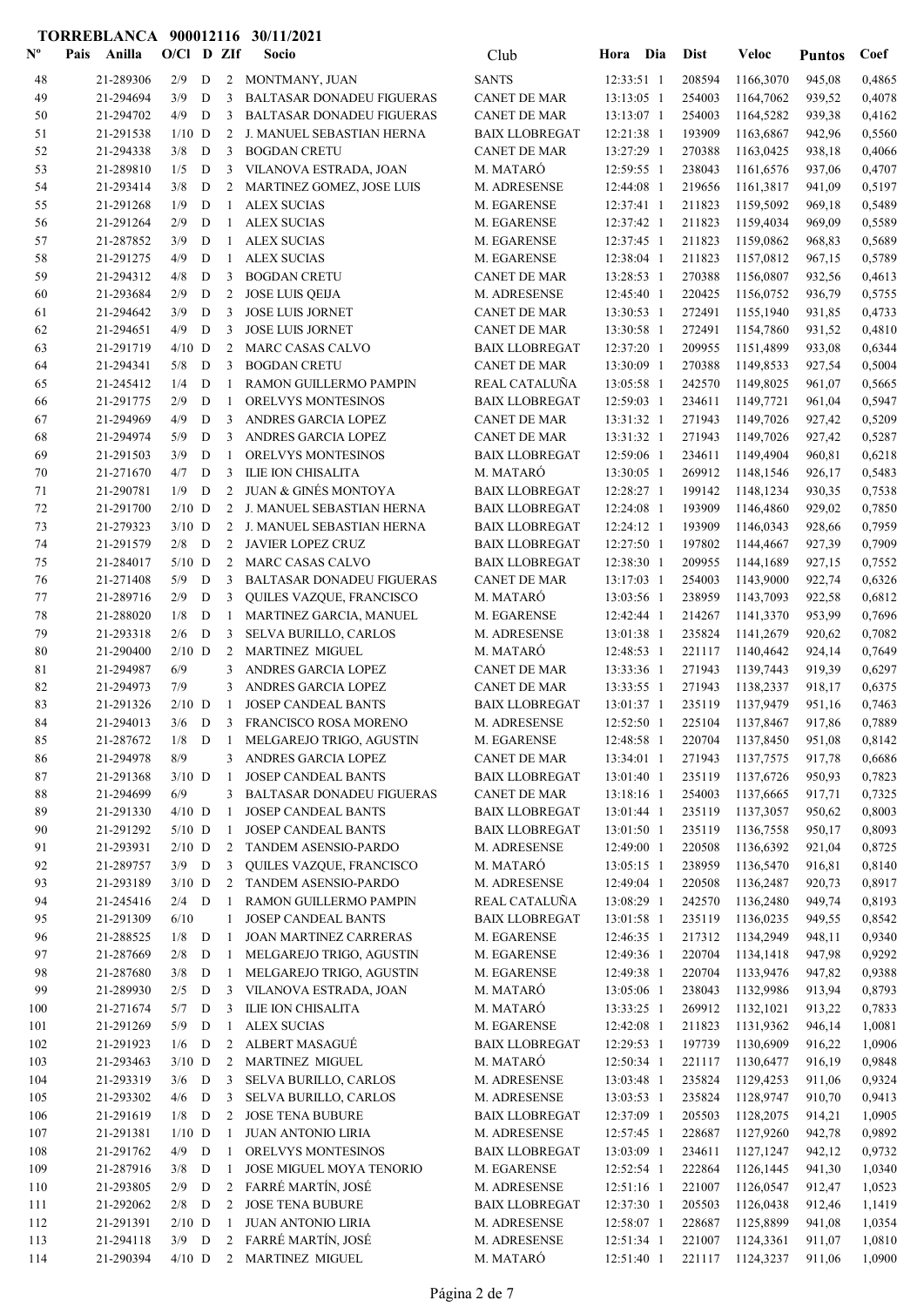| $N^{\text{o}}$ | Pais | Anilla                 | $O/CI$ D ZIf   |             |                      | Socio                                                 | Club                                         | Hora                     | Dia        | <b>Dist</b>      | Veloc                  | <b>Puntos</b>    | Coef             |
|----------------|------|------------------------|----------------|-------------|----------------------|-------------------------------------------------------|----------------------------------------------|--------------------------|------------|------------------|------------------------|------------------|------------------|
| 115            |      | 21-289708              | 4/9            | D           | $\mathbf{3}$         | QUILES VAZQUE, FRANCISCO                              | M. MATARÓ                                    | 13:07:38 1               |            | 238959           | 1123,8078              | 906,53           | 1,0175           |
| 116            |      | 21-289138              | 2/9            | D           | 2                    | VICTOR GALLEMI - ALEX PAL                             | <b>SANTS</b>                                 | 12:42:55 1               |            | 210928           | 1122,4550              | 909,55           | 1,1627           |
| 117            |      | 21-294598              | 5/9            | D           | 3                    | <b>JOSE LUIS JORNET</b>                               | <b>CANET DE MAR</b>                          | 13:38:00 1               |            | 272491           | 1121,3621              | 904,56           | 0,9078           |
| 118            |      | 21-294570              | 6/9            |             | 3                    | <b>JOSE LUIS JORNET</b>                               | <b>CANET DE MAR</b>                          | 13:38:13 1               |            | 272491           | 1120,3632              | 903,75           | 0,9155           |
| 119            |      | 21-287606              | 2/6            | D           | -1                   | <b>CIPRIAN CIOLACU</b>                                | M. EGARENSE                                  | 12:40:38 1               |            | 207823           | 1119,5349              | 935,77           | 1,2106           |
| 120            |      | 21-294712              | 7/9            |             | 3                    | <b>JOSE LUIS JORNET</b>                               | <b>CANET DE MAR</b>                          | 13:38:37 1               |            | 272491           | 1118,5236              | 902,27           | 0,9310           |
| 121<br>122     |      | 21-289258<br>21-289724 | 5/9<br>5/9     | D<br>D      | 2<br>3               | <b>ERNEST DUCH OLIVER</b>                             | <b>SANTS</b><br>M. MATARÓ                    | 12:43:06 1<br>13:08:44 1 |            | 210382<br>238959 | 1118,4583              | 906,31           | 1,2159<br>1,0794 |
| 123            |      | 21-290701              | 2/9            | D           | 2                    | QUILES VAZQUE, FRANCISCO<br>JUAN & GINÉS MONTOYA      | <b>BAIX LLOBREGAT</b>                        | 12:33:14 1               |            | 199142           | 1118,0240<br>1117,3106 | 901,87<br>905,38 | 1,3058           |
| 124            |      | 21-290778              | 3/9            | D           | 2                    | <b>JUAN &amp; GINÉS MONTOYA</b>                       | <b>BAIX LLOBREGAT</b>                        | 12:33:15 1               |            | 199142           | 1117,2062              | 905,30           | 1,3164           |
| 125            |      | 21-291920              | 1/7            | D           | 2                    | <b>FRANCISCO MARTIN</b>                               | <b>BAIX LLOBREGAT</b>                        | 12:32:00 1               |            | 197739           | 1117,1695              | 905,27           | 1,3365           |
| 126            |      | 21-290854              | 4/9            | D           | 2                    | JUAN & GINÉS MONTOYA                                  | <b>BAIX LLOBREGAT</b>                        | 12:33:17 1               |            | 199142           | 1116,9973              | 905,13           | 1,3377           |
| 127            |      | 21-294128              | 4/8            | D           | 2                    | MARTINEZ GOMEZ, JOSE LUIS                             | M. ADRESENSE                                 | $12:51:52$ 1             |            | 219656           | 1115,7602              | 904,12           | 1,2224           |
| 128            |      | 21-290832              | 1/9            | D           | 2                    | <b>GINES MONTOYA BORRULL</b>                          | <b>BAIX LLOBREGAT</b>                        | 12:33:30 1               |            | 199149           | 1115,6807              | 904,06           | 1,3588           |
| 129            |      | 21-279237              | 3/8            | D           | 2                    | JAVIER LOPEZ CRUZ                                     | <b>BAIX LLOBREGAT</b>                        | 12:32:33 1               |            | 197802           | 1114,0636              | 902,75           | 1,3788           |
| 130            |      | 21-293816              | 4/9            | D           |                      | 2 FARRÉ MARTÍN, JOSÉ                                  | M. ADRESENSE                                 | 12:53:25 1               |            | 221007           | 1113,8530              | 902,58           | 1,2436           |
| 131            |      | 21-288695              | 4/8            | D           | -1                   | JOSE MIGUEL MOYA TENORIO                              | M. EGARENSE                                  | 12:55:13 1               |            | 222864           | 1113,1141              | 930,40           | 1,2427           |
| 132            |      | 21-289874              | 3/5            | D           | 3                    | VILANOVA ESTRADA, JOAN                                | M. MATARÓ                                    | 13:08:52 1               |            | 238043           | 1113,0440              | 897,85           | 1,1724           |
| 133            |      | 21-287905              | 5/8            | D           | 1                    | <b>JOSE MIGUEL MOYA TENORIO</b>                       | M. EGARENSE                                  | 12:55:22 1               |            | 222864           | 1112,2808              | 929,71           | 1,2617           |
| 134            |      | 21-293930              | $4/10$ D       |             | 2                    | TANDEM ASENSIO-PARDO                                  | M. ADRESENSE                                 | 12:53:15 1               |            | 220508           | 1112,2724              | 901,30           | 1,2848           |
| 135<br>136     |      | 21-290822<br>21-271530 | 2/9<br>4/7     | D<br>D      | 2<br>3               | <b>GINES MONTOYA BORRULL</b><br><b>VASILE SALANTA</b> | <b>BAIX LLOBREGAT</b><br><b>CANET DE MAR</b> | 12:34:06 1<br>13:35:26 1 |            | 199149<br>267345 | 1111,9430<br>1111,9298 | 901,03<br>896,95 | 1,4332<br>1,0755 |
| 137            |      | 21-293685              | 3/9            | D           | 2                    | <b>JOSE LUIS QEIJA</b>                                | M. ADRESENSE                                 | 12:53:15 1               |            | 220425           | 1111,8537              | 900,96           | 1,3140           |
| 138            |      | 21-293682              | 4/9            | D           | 2                    | <b>JOSE LUIS QEIJA</b>                                | M. ADRESENSE                                 | 12:53:23 1               |            | 220425           | 1111,1064              | 900,35           | 1,3236           |
| 139            |      | 21-289350              | 7/9            |             | 2                    | <b>ERNEST DUCH OLIVER</b>                             | <b>SANTS</b>                                 | 12:44:31 1               |            | 210382           | 1110,0976              | 899,54           | 1,3968           |
| 140            |      | 21-289356              | 6/9            |             | 2                    | ERNEST DUCH OLIVER                                    | <b>SANTS</b>                                 | 12:44:31 1               |            | 210382           | 1110,0976              | 899,54           | 1,4069           |
| 141            |      | 21-288025              | 2/8            | D           | -1                   | MARTINEZ GARCIA, MANUEL                               | M. EGARENSE                                  | 12:48:05 1               |            | 214267           | 1109,7126              | 927,56           | 1,3912           |
| 142            |      | 21-287887              | 6/8            |             | 1                    | <b>JOSE MIGUEL MOYA TENORIO</b>                       | M. EGARENSE                                  | 12:55:56 1               |            | 222864           | 1109,1440              | 927,09           | 1,3471           |
| 143            |      | 21-292869              | $1/10$ D       |             | 2                    | <b>TANDEM VICENTINS</b>                               | <b>BAIX LLOBREGAT</b>                        | 12:37:35 1               |            | 202469           | 1108,9128              | 898,58           | 1,4932           |
| 144            |      | 21-289135              | $2/10$ D       |             | 2                    | RODOLFO PERERA PERERA                                 | <b>SANTS</b>                                 | 12:45:16 1               |            | 210928           | 1108,5915              | 898,32           | 1,4433           |
| 145            |      | 21-287654              | 3/6            | D           | -1                   | <b>CIPRIAN CIOLACU</b>                                | M. EGARENSE                                  | 12:42:28 1               |            | 207823           | 1108,5864              | 926,62           | 1,4751           |
| 146            |      | 21-289256              | 8/9            |             | 2                    | <b>ERNEST DUCH OLIVER</b>                             | <b>SANTS</b>                                 | 12:44:51 1               |            | 210382           | 1108,1485              | 897,96           | 1,4672           |
| 147            |      | 21-289277              | $3/10$ D       |             | 2                    | RODOLFO PERERA PERERA                                 | <b>SANTS</b>                                 | 12:45:21 1               |            | 210928           | 1108,1061              | 897,92           | 1,4734           |
| 148            |      | 21-291788              | 5/9            | D           | -1                   | ORELVYS MONTESINOS                                    | <b>BAIX LLOBREGAT</b>                        | 13:06:48 1               |            | 234611           | 1107,7007              | 925,88           | 1,3337           |
| 149            |      | 21-290828              | 5/9            | D           | 2                    | <b>JUAN &amp; GINÉS MONTOYA</b>                       | <b>BAIX LLOBREGAT</b><br>M. ADRESENSE        | 12:34:48 1               |            | 199142<br>225104 | 1107,5751              | 897,49           | 1,5818           |
| 150<br>151     |      | 21-293762<br>21-289259 | 4/6<br>9/9     | D           | 3<br>2               | FRANCISCO ROSA MORENO<br>ERNEST DUCH OLIVER           | <b>SANTS</b>                                 | 12:58:40 1<br>12:45:22 1 |            | 210382           | 1105,2570<br>1105,1410 | 891,57<br>895,52 | 1,4088<br>1,5174 |
| 152            |      | 21-294086              |                |             |                      | 5/6 D 3 FRANCISCO ROSA MORENO                         | M. ADRESENSE                                 |                          | 12:58:44 1 |                  | 225104 1104,8953       | 891,27           | 1,4276           |
| 153            |      | 21-292367              | $2/10$ D       |             | $2^{\circ}$          | <b>TÁNDEM VICENTINS</b>                               | <b>BAIX LLOBREGAT</b>                        | 12:38:16 1               |            | 202469           | 1104,7781              | 895,23           | 1,5976           |
| 154            |      | 21-294334              | 6/8            |             | 3                    | <b>BOGDAN CRETU</b>                                   | <b>CANET DE MAR</b>                          | 13:39:53 1               |            | 270388           | 1104,1503              | 890,67           | 1,2041           |
| 155            |      | 21-289311              | $3/9$ D        |             | $\overline{2}$       | MONTMANY, JUAN                                        | <b>SANTS</b>                                 | 12:44:02 1               |            | 208594           | 1103,4773              | 894,17           | 1,5710           |
| 156            |      | 21-289301              | $4/9$ D        |             | 2                    | MONTMANY, JUAN                                        | <b>SANTS</b>                                 | $12:44:11$ 1             |            | 208594           | 1102,6024              | 893,46           | 1,5811           |
| 157            |      | 21-294063              | $3/10$ D       |             | -1                   | <b>JUAN ANTONIO LIRIA</b>                             | M. ADRESENSE                                 | 13:02:34 1               |            | 228687           | 1101,7520              | 920,91           | 1,4514           |
| 158            |      | 21-294324              | 7/8            |             | 3                    | <b>BOGDAN CRETU</b>                                   | <b>CANET DE MAR</b>                          | 13:40:31 1               |            | 270388           | 1101,3020              | 888,38           | 1,2354           |
| 159            |      | 21-289639              | $1/10$ D       |             | 3                    | SERRANO ACUÑA, DAVID                                  | M. MATARÓ                                    | 13:02:31 1               |            | 228378           | 1100,5285              | 887,75           | 1,4719           |
| 160            |      | 21-293487              | $5/10$ D       |             | $\overline{2}$       | <b>MARTINEZ MIGUEL</b>                                | M. MATARÓ                                    | 12:56:12 1               |            | 221117           | 1098,9911              | 890,54           | 1,5298           |
| 161            |      | 21-291262              | 6/9            |             | $\mathbf{1}$         | <b>ALEX SUCIAS</b>                                    | M. EGARENSE                                  | 12:47:47 1               |            | 211823           | 1098,7620              | 918,41           | 1,6069           |
| 162            |      | 21-292633              | 2/8            | D           | 2                    | <b>RIBAS &amp; ISSAM</b>                              | <b>BAIX LLOBREGAT</b>                        | 12:44:06 1               |            | 207537           | 1097,4987              | 889,33           | 1,6503           |
| 163<br>164     |      | 21-294030<br>21-287620 | 5/8<br>4/6     | D<br>D      | $\overline{2}$<br>-1 | MARTINEZ GOMEZ, JOSE LUIS<br><b>CIPRIAN CIOLACU</b>   | M. ADRESENSE<br>M. EGARENSE                  | 12:55:20 1<br>12:44:34 1 |            | 219656<br>207823 | 1096,4526<br>1096,3056 | 888,48<br>916,35 | 1,5689<br>1,6684 |
| 165            |      | 21-289344              | 5/9            | D           |                      | 2 FARRÉ MARTÍN, JOSÉ                                  | M. ADRESENSE                                 | 12:56:36 1               |            | 221007           | 1096,2649              | 888,33           | 1,5784           |
| 166            |      | 21-248305              | 2/7            | D           | -1                   | ANTONIO GALIAN CABALLERO                              | M. EGARENSE                                  | 12:48:24 1               |            | 212008           | 1096,2151              | 916,28           | 1,6554           |
| 167            |      | 21-293694              | 5/9            | D           | $\overline{2}$       | <b>JOSE LUIS QEIJA</b>                                | M. ADRESENSE                                 | 12:56:06 1               |            | 220425           | 1096,0965              | 888,19           | 1,6017           |
| 168            |      | 21-291325              | 7/10           |             | 1                    | JOSEP CANDEAL BANTS                                   | <b>BAIX LLOBREGAT</b>                        | 13:09:40 1               |            | 235119           | 1095,2748              | 915,49           | 1,5106           |
| 169            |      | 21-289325              | $5/9$ D        |             | $\overline{2}$       | MONTMANY, JUAN                                        | <b>SANTS</b>                                 | 12:46:07 1               |            | 208594           | 1091,4485              | 884,42           | 1,7129           |
| 170            |      | 21-293692              | 6/9            |             | 2                    | <b>JOSE LUIS QEIJA</b>                                | M. ADRESENSE                                 | 12:57:06 1               |            | 220425           | 1090,6729              | 883,80           | 1,6305           |
| 171            |      | 21-293489              | 6/10           |             | 2                    | MARTINEZ MIGUEL                                       | M. MATARÓ                                    | 12:57:55 1               |            | 221117           | 1089,6936              | 883,00           | 1,6350           |
| 172            |      | 21-293254              | $4/10$ D       |             | -1                   | <b>JUAN ANTONIO LIRIA</b>                             | M. ADRESENSE                                 | 13:05:06 1               |            | 228687           | 1088,4674              | 909,80           | 1,5901           |
| 173            |      | 21-294657              | 8/9            |             | 3                    | <b>JOSE LUIS JORNET</b>                               | <b>CANET DE MAR</b>                          | 13:45:23 1               |            | 272491           | 1088,2953              | 877,88           | 1,3422           |
| 174            |      | 21-292824              | 2/6            | D           | $\overline{2}$       | ALBERT MASAGUÉ                                        | <b>BAIX LLOBREGAT</b>                        | 12:36:43 1               |            | 197739           | 1088,1721              | 881,77           | 1,8604           |
| 175            |      | 21-293332              | 5/6            | D           | 3                    | SELVA BURILLO, CARLOS                                 | M. ADRESENSE                                 | 13:12:00 1               |            | 235824           | 1086,7465              | 876,64           | 1,5689           |
| 176            |      | 21-292600              | 3/8            | $\mathbf D$ | $\overline{2}$       | RIBAS & ISSAM                                         | <b>BAIX LLOBREGAT</b>                        | 12:46:18 1               |            | 207537           | 1084,8772              | 879,10           | 1,7929           |
| 177            |      | 21-294977<br>21-293841 | 9/9<br>$1/3$ D |             | 3                    | ANDRES GARCIA LOPEZ<br>AYALA PEREZ, CARLOS            | <b>CANET DE MAR</b><br>M. ADRESENSE          | 13:45:48 1<br>12:55:09 1 |            | 271943<br>217011 | 1084,3022<br>1084,2418 | 874,66           | 1,3761           |
| 178<br>179     |      | 21-6007592             | $5/10$ D       |             | $\overline{2}$       | 2 TANDEM ASENSIO-PARDO                                | M. ADRESENSE                                 | 12:58:26 1               |            | 220508           | 1083,9325              | 878,58<br>878,33 | 1,7341<br>1,7162 |
| 180            |      | 21-289161              | $4/10$ D       |             |                      | 2 RODOLFO PERERA PERERA                               | <b>SANTS</b>                                 | 12:49:43 1               |            | 210928           | 1083,2560              | 877,79           | 1,8042           |
| 181            |      | 21-294187              | $5/10$ D       |             | $\mathbf{1}$         | <b>JUAN ANTONIO LIRIA</b>                             | M. ADRESENSE                                 | 13:06:10 1               |            | 228687           | 1082,9692              | 905,21           | 1,6733           |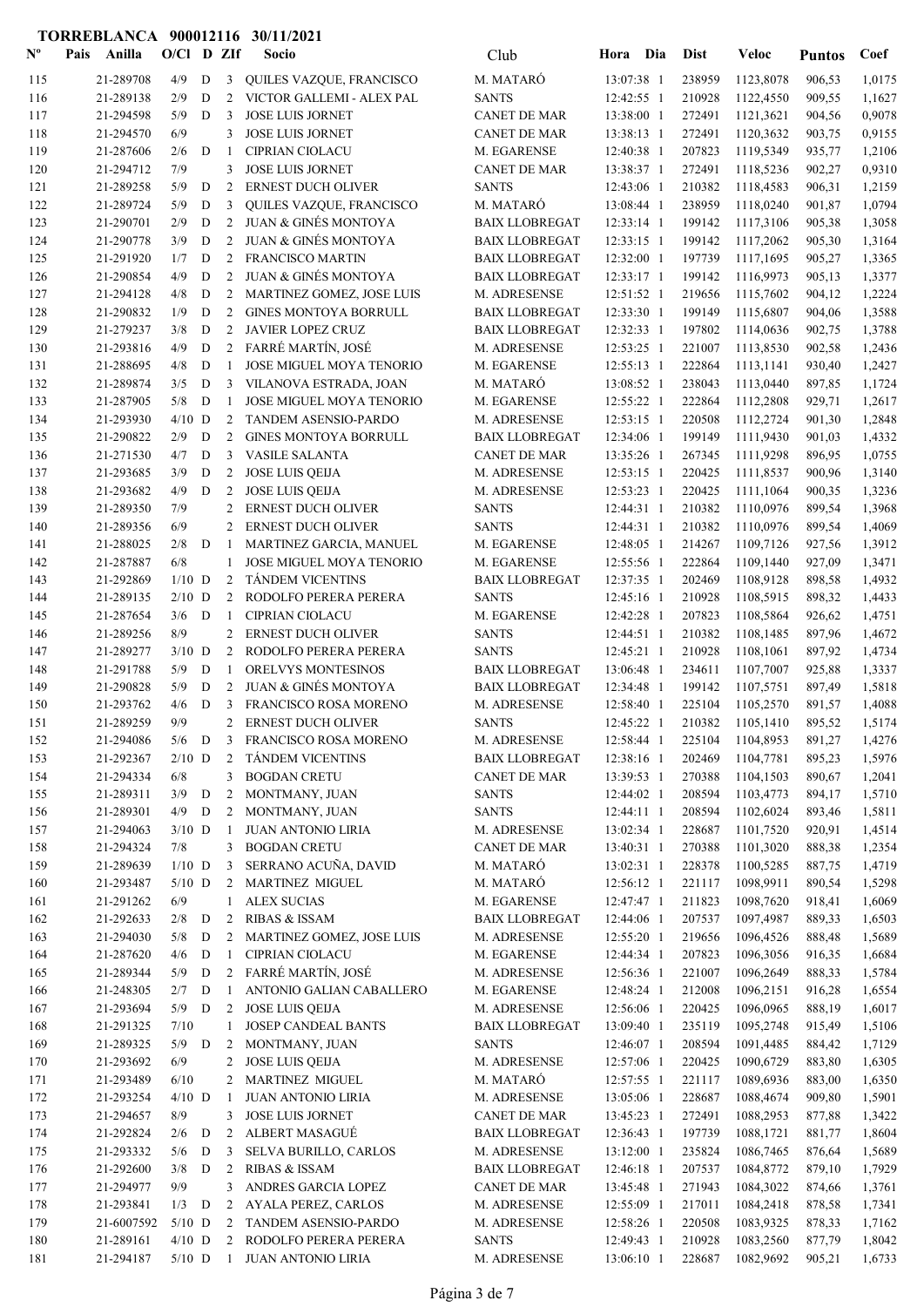| $N^{\text{o}}$ | Pais | Anilla                 | $O/CI$ D ZIf    |             |                     | Socio                                                       | Club                                           | Hora Dia                 | <b>Dist</b>      | Veloc                       | <b>Puntos</b>    | Coef             |
|----------------|------|------------------------|-----------------|-------------|---------------------|-------------------------------------------------------------|------------------------------------------------|--------------------------|------------------|-----------------------------|------------------|------------------|
| 182            |      | 21-294188              | 6/10            |             | $\mathbf{1}$        | JUAN ANTONIO LIRIA                                          | M. ADRESENSE                                   | 13:06:11 1               | 228687           | 1082,8838                   | 905,14           | 1,6826           |
| 183            |      | 21-289143              | $5/10$ D        |             | 2                   | RODOLFO PERERA PERERA                                       | <b>SANTS</b>                                   | 12:50:00 1               | 210928           | 1081,6821                   | 876,51           | 1,8342           |
| 184            |      | 21-291773              | 6/9             |             | -1                  | ORELVYS MONTESINOS                                          | <b>BAIX LLOBREGAT</b>                          | 13:11:59 1               | 234611           | 1081,2397                   | 903,76           | 1,6581           |
| 185            |      | 21-293401              | 6/8             |             | 2                   | MARTINEZ GOMEZ, JOSE LUIS                                   | M. ADRESENSE                                   | 12:58:13 1               | 219656           | 1080,8956                   | 875,87           | 1,7806           |
| 186            |      | 21-294788              | 6/7             |             | 3                   | ILIE ION CHISALITA                                          | M. MATARÓ                                      | 13:44:51 1               | 269912           | 1080,2962                   | 871,43           | 1,4569           |
| 187            |      | 21-291352              | 8/10            |             | -1                  | <b>JOSEP CANDEAL BANTS</b>                                  | <b>BAIX LLOBREGAT</b>                          | 13:12:46 1               | 235119           | 1079,6831                   | 902,46           | 1,6815           |
| 188<br>189     |      | 21-289168<br>21-289758 | 3/9<br>6/9      | D           | 2<br>3              | VICTOR GALLEMI - ALEX PAL<br>QUILES VAZQUE, FRANCISCO       | <b>SANTS</b><br>M. MATARÓ                      | 12:50:26 1<br>13:16:32 1 | 210928<br>238959 | 1079,2836<br>1078,6593      | 874,57<br>870,11 | 1,8844<br>1,6722 |
| 190            |      | 21-293683              | 7/9             |             | 2                   | <b>JOSE LUIS QEIJA</b>                                      | M. ADRESENSE                                   | 12:59:28 1               | 220425           | 1078,0486                   | 873,57           | 1,8223           |
| 191            |      | 21-288544              | 2/8             | D           | -1                  | <b>JOAN MARTINEZ CARRERAS</b>                               | M. EGARENSE                                    | 12:56:36 1               | 217312           | 1077,9365                   | 901,00           | 1,8582           |
| 192            |      | 21-289194              | 4/9             | D           | 2                   | VICTOR GALLEMI - ALEX PAL                                   | <b>SANTS</b>                                   | 12:50:42 1               | 210928           | 1077,8130                   | 873,38           | 1,9244           |
| 193            |      | 21-288523              | 3/8             | D           | -1                  | <b>JOAN MARTINEZ CARRERAS</b>                               | M. EGARENSE                                    | 12:56:41 1               | 217312           | 1077,4911                   | 900,63           | 1,8776           |
| 194            |      | 21-292625              | 4/8             | D           | 2                   | <b>RIBAS &amp; ISSAM</b>                                    | <b>BAIX LLOBREGAT</b>                          | 12:48:08 1               | 207537           | 1074,5789                   | 870,75           | 1,9763           |
| 195            |      | 21-292629              | 5/8             | D           | 2                   | <b>RIBAS &amp; ISSAM</b>                                    | <b>BAIX LLOBREGAT</b>                          | 12:48:11 1               | 207537           | 1074,3008                   | 870,53           | 1,9865           |
| 196            |      | 21-289727              | 7/9             |             | 3                   | QUILES VAZQUE, FRANCISCO                                    | M. MATARÓ                                      | 13:17:53 1               | 238959           | 1072,1259                   | 864,84           | 1,7341           |
| 197            |      | 21-293870              | 2/3             | ${\bf D}$   | 2                   | AYALA PEREZ, CARLOS                                         | M. ADRESENSE                                   | 12:57:41 1               | 217011           | 1070,6899                   | 867,60           | 1,9192           |
| 198            |      | 21-291624              | 3/8             | D           | 2                   | <b>JOSE TENA BUBURE</b>                                     | <b>BAIX LLOBREGAT</b>                          | 12:47:15 1               | 205503           | 1068,9363                   | 866,18           | 2,0370           |
| 199            |      | 21-294700              | 7/9<br>$3/10$ D |             | 3<br>2              | <b>BALTASAR DONADEU FIGUERAS</b><br><b>TÁNDEM VICENTINS</b> | <b>CANET DE MAR</b>                            | 13:32:41 1<br>12:44:29 1 | 254003<br>202469 | 1068,6614                   | 862,05           | 1,6564<br>2,0884 |
| 200<br>201     |      | 21-292356<br>21-292618 | 6/8             |             | 2                   | <b>RIBAS &amp; ISSAM</b>                                    | <b>BAIX LLOBREGAT</b><br><b>BAIX LLOBREGAT</b> | 12:49:16 1               | 207537           | 1068,5320<br>1068,3099      | 865,85<br>865,67 | 2,0476           |
| 202            |      | 21-287685              | 4/8             | D           | -1                  | MELGAREJO TRIGO, AGUSTIN                                    | M. EGARENSE                                    | 13:01:49 1               | 220704           | 1067,1480                   | 891,98           | 1,9350           |
| 203            |      | 21-288026              | 3/8             | D           | -1                  | MARTINEZ GARCIA, MANUEL                                     | M. EGARENSE                                    | 12:55:48 1               | 214267           | 1067,0667                   | 891,91           | 2,0030           |
| 204            |      | 21-292775              | 6/10            |             | 2                   | <b>MARC CASAS CALVO</b>                                     | <b>BAIX LLOBREGAT</b>                          | 12:51:59 1               | 209955           | 1065,8516                   | 863,68           | 2,0542           |
| 205            |      | 21-288653              | 3/7             | D           | -1                  | ANTONIO GALIAN CABALLERO                                    | M. EGARENSE                                    | 12:54:01 1               | 212008           | 1065,2776                   | 890,42           | 2,0443           |
| 206            |      | 21-293012              | 1/7             | D           | 2                   | LLINAS PEDRET, RAFAEL                                       | M. ADRESENSE                                   | 13:01:20 1               | 219626           | 1064,4233                   | 862,52           | 1,9830           |
| 207            |      | 21-291187              | $1/10$ D        |             | 2                   | <b>JESUS MONTUENGA MARTINEZ</b>                             | <b>BAIX LLOBREGAT</b>                          | 12:40:55 1               | 197391           | 1061,7176                   | 860,33           | 2,2171           |
| 208            |      | 21-294028              | 7/8             |             | 2                   | MARTINEZ GOMEZ, JOSE LUIS                                   | M. ADRESENSE                                   | 13:02:07 1               | 219656           | 1060,5424                   | 859,38           | 2,0020           |
| 209            |      | 21-293187              | 6/10            |             | 2                   | TANDEM ASENSIO-PARDO                                        | M. ADRESENSE                                   | 13:02:56 1               | 220508           | 1060,4745                   | 859,32           | 2,0038           |
| 210            |      | 21-292399              | $4/10$ D        |             | 2                   | <b>TÁNDEM VICENTINS</b>                                     | <b>BAIX LLOBREGAT</b>                          | 12:46:17 1               | 202469           | 1058,4770                   | 857,71           | 2,1928           |
| 211            |      | 21-291451              | 7/9             |             | 1                   | ORELVYS MONTESINOS                                          | <b>BAIX LLOBREGAT</b>                          | 13:16:45 1               | 234611           | 1057,9977                   | 884,33           | 1,9014           |
| 212<br>213     |      | 21-291621<br>21-288024 | 4/8<br>4/8      | D<br>D      | 2<br>-1             | <b>JOSE TENA BUBURE</b><br>MARTINEZ GARCIA, MANUEL          | <b>BAIX LLOBREGAT</b><br>M. EGARENSE           | 12:49:58 1<br>12:58:30 1 | 205503<br>214267 | 1054,0417<br>1052,9091      | 854,11<br>880,08 | 2,1810<br>2,1017 |
| 214            |      | 21-291817              | 5/8             | D           | 2                   | <b>JOSE TENA BUBURE</b>                                     | <b>BAIX LLOBREGAT</b>                          | 12:50:19 1               | 205503           | 1052,1529                   | 852,58           | 2,2016           |
| 215            |      | 21-291306              | 9/10            |             | 1                   | JOSEP CANDEAL BANTS                                         | <b>BAIX LLOBREGAT</b>                          | 13:18:30 1               | 235119           | 1051,9866                   | 879,31           | 1,9333           |
| 216            |      | 21-291602              | 6/8             |             | 2                   | <b>JOSE TENA BUBURE</b>                                     | <b>BAIX LLOBREGAT</b>                          | $12:50:27$ 1             | 205503           | 1051,4351                   | 852,00           | 2,2222           |
| 217            |      | 21-289134              | 5/9             | D           | 2                   | VICTOR GALLEMI - ALEX PAL                                   | <b>SANTS</b>                                   | 12:55:49 1               | 210928           | 1050,3511                   | 851,12           | 2,1750           |
| 218            |      | 21-289171              | 6/10            |             | 2                   | RODOLFO PERERA PERERA                                       | <b>SANTS</b>                                   | 12:55:55 1               | 210928           | 1049,8283                   | 850,70           | 2,1850           |
| 219            |      | 21-291689              |                 |             |                     | 2/7 D 2 FRANCISCO MARTIN                                    | <b>BAIX LLOBREGAT</b>                          |                          |                  | 12:43:30 1 197739 1049,0133 | 850,04           | 2,3415           |
| 220            |      | 21-291964              | 3/6             | D           | $2^{\circ}$         | ALBERT MASAGUÉ                                              | <b>BAIX LLOBREGAT</b>                          | 12:43:40 1               | 197739           | 1048,0866                   | 849,29           | 2,3522           |
| 221            |      | 21-207856              | 4/6             | D           | $2^{\circ}$         | ALBERT MASAGUÉ                                              | <b>BAIX LLOBREGAT</b>                          | 12:43:47 1               | 197739           | 1047,4389                   | 848,76           | 2,3629           |
| 222            |      | 21-293477              | 7/10            |             |                     | 2 MARTINEZ MIGUEL                                           | M. MATARÓ                                      | 13:06:08 1               | 221117           | 1047,2861<br>1044,3865      | 848,64           | 2,1226           |
| 223<br>224     |      | 21-292623<br>21-290723 | 7/8<br>6/9      |             | 2<br>2              | <b>RIBAS &amp; ISSAM</b><br><b>JUAN &amp; GINÉS MONTOYA</b> | <b>BAIX LLOBREGAT</b><br><b>BAIX LLOBREGAT</b> | 12:53:43 1<br>12:45:58 1 | 207537<br>199142 | 1042,8103                   | 846,29<br>845,01 | 2,2717<br>2,3781 |
| 225            |      | 21-292691              | 4/8             | D           | 2                   | JAVIER LOPEZ CRUZ                                           | <b>BAIX LLOBREGAT</b>                          | 12:44:45 1               | 197802           | 1042,4348                   | 844,71           | 2,4049           |
| 226            |      | 21-293347              | 1/3             | D           | -1                  | <b>EVARISTO BOSCH</b>                                       | M. ADRESENSE                                   | 13:07:17 1               | 221222           | 1042,1072                   | 871,05           | 2,1598           |
| 227            |      | 21-287723              | 1/5             | D           | 1                   | JUAN MANUEL GIL ASTORGA                                     | M. EGARENSE                                    | 13:06:08 1               | 219966           | 1041,8345                   | 870,82           | 2,1818           |
| 228            |      | 21-292639              | 2/8             | $\mathbf D$ | 2                   | MOHAMED HANOUNI                                             | M. ADRESENSE                                   | 13:09:09 1               | 223012           | 1041,3822                   | 843,85           | 2,1615           |
| 229            |      | 21-293025              | 2/7             | D           | $\overline{2}$      | LLINAS PEDRET, RAFAEL                                       | M. ADRESENSE                                   | 13:06:10 1               | 219626           | 1040,0600                   | 842,78           | 2,2044           |
| 230            |      | 21-293345              | 2/3             | D           | -1                  | <b>EVARISTO BOSCH</b>                                       | M. ADRESENSE                                   | 13:07:48 1               | 221222           | 1039,5771                   | 868,94           | 2,1981           |
| 231            |      | 21-289842              | 4/5             | D           | 3                   | VILANOVA ESTRADA, JOAN                                      | M. MATARÓ                                      | 13:24:44 1               | 238043           | 1036,1709                   | 835,84           | 2,0516           |
| 232            |      | 21-293799              | 6/9             |             | $\overline{2}$      | FARRÉ MARTÍN, JOSÉ                                          | M. ADRESENSE                                   | 13:09:06 1               | 221007           | 1032,2606                   | 836,46           | 2,2193           |
| 233            |      | 21-293761              | 8/8             |             | 2                   | MARTINEZ GOMEZ, JOSE LUIS                                   | M. ADRESENSE                                   | 13:07:50 1               | 219656           | 1032,0564                   | 836,30           | 2,2426           |
| 234<br>235     |      | 21-287718<br>21-294190 | $5/8$ D<br>7/10 |             | -1<br>1             | MELGAREJO TRIGO, AGUSTIN<br><b>JUAN ANTONIO LIRIA</b>       | M. EGARENSE<br>M. ADRESENSE                    | 13:08:58 1<br>13:16:45 1 | 220704<br>228687 | 1031,4878<br>1031,2830      | 862,18<br>862,00 | 2,2415<br>2,1725 |
| 236            |      | 21-292119              | $7/10$          |             | 2                   | MARC CASAS CALVO                                            | <b>BAIX LLOBREGAT</b>                          | 12:58:44 1               | 209955           | 1030,5383                   | 835,07           | 2,3764           |
| 237            |      | 21-288015              | $5/8$ D         |             | -1                  | MARTINEZ GARCIA, MANUEL                                     | M. EGARENSE                                    | 13:02:59 1               | 214267           | 1030,2124                   | 861,11           | 2,3385           |
| 238            |      | 21-287894              | 7/8             |             | 1                   | JOSE MIGUEL MOYA TENORIO                                    | M. EGARENSE                                    | 13:11:37 1               | 222864           | 1028,8405                   | 859,96           | 2,2578           |
| 239            |      | 21-293192              | 7/10            |             | 2                   | TANDEM ASENSIO-PARDO                                        | M. ADRESENSE                                   | 13:09:39 1               | 220508           | 1027,2909                   | 832,44           | 2,2915           |
| 240            |      | 21-248302              | 4/7             | D           | -1                  | ANTONIO GALIAN CABALLERO                                    | M. EGARENSE                                    | 13:02:03 1               | 212008           | 1023,9459                   | 855,87           | 2,3933           |
| 241            |      | 21-291679              | 5/6             | D           | $\overline{2}$      | ALBERT MASAGUÉ                                              | <b>BAIX LLOBREGAT</b>                          | 12:48:17 1               | 197739           | 1023,0525                   | 829,00           | 2,5767           |
| 242            |      | 21-293801              | 7/9             |             |                     | 2 FARRÉ MARTÍN, JOSÉ                                        | M. ADRESENSE                                   | $13:11:13$ 1             | 221007           | 1022,1552                   | 828,27           | 2,3150           |
| 243            |      | 21-294897              | 4/7             | D           | 3                   | DAVID RUIZ TORREÑO                                          | <b>CANET DE MAR</b>                            | 14:08:43 1               | 279740           | 1022,0057                   | 824,41           | 1,8365           |
| 244            |      | 21-289318              | 6/9             |             | 2                   | MONTMANY, JUAN                                              | <b>SANTS</b>                                   | 12:59:19 1               | 208594           | 1020,9348                   | 827,29           | 2,4730           |
| 245            |      | 21-271403<br>21-294892 | 5/7<br>6/7      | D           | 3                   | DAVID RUIZ TORREÑO<br>DAVID RUIZ TORREÑO                    | <b>CANET DE MAR</b><br><b>CANET DE MAR</b>     | 14:09:17 1<br>14:09:24 1 | 279740<br>279740 | 1019,8943<br>1019,4606      | 822,71           | 1,8516           |
| 246<br>247     |      | 21-290792              | $3/9$ D         |             | 3<br>$\overline{2}$ | GINES MONTOYA BORRULL                                       | <b>BAIX LLOBREGAT</b>                          | 12:50:21 1               | 199149           | 1019,4471                   | 822,36<br>826,08 | 1,8592<br>2,6222 |
| 248            |      | 21-292371              | $5/10$ D        |             |                     | 2 TÁNDEM VICENTINS                                          | <b>BAIX LLOBREGAT</b>                          | 12:53:51 1               | 202469           | 1018,1996                   | 825,07           | 2,5896           |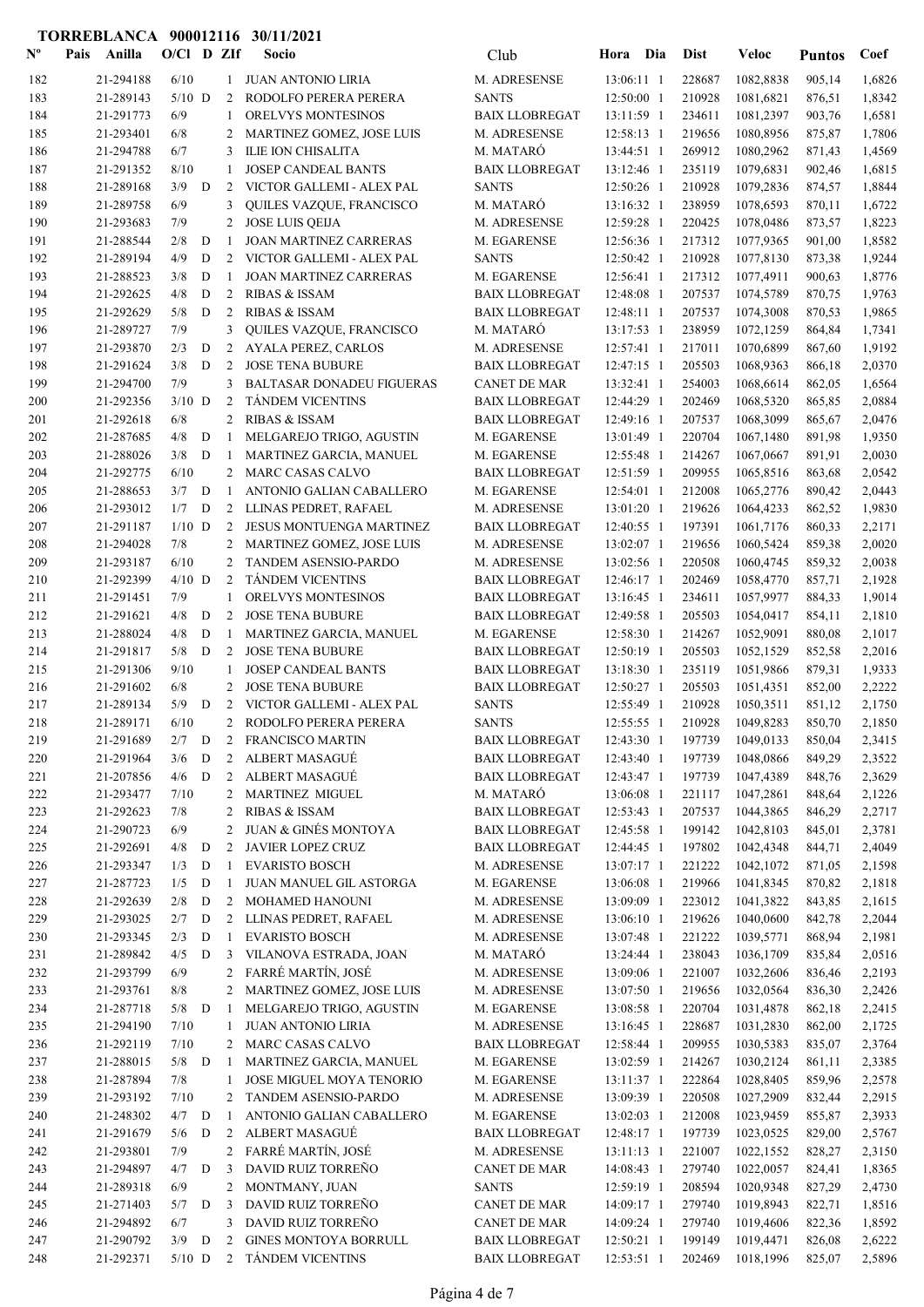| $N^{\text{o}}$ | Pais | Anilla                 | $O/CI$ D ZIf   |        |                | Socio                                               | Club                                           | Hora                     | Dia        | <b>Dist</b>      | Veloc                  | <b>Puntos</b>    | Coef             |
|----------------|------|------------------------|----------------|--------|----------------|-----------------------------------------------------|------------------------------------------------|--------------------------|------------|------------------|------------------------|------------------|------------------|
| 249            |      | 21-288547              | 4/8            | D      | 1              | <b>JOAN MARTINEZ CARRERAS</b>                       | M. EGARENSE                                    | 13:08:41 1               |            | 217312           | 1016,9815              | 850,05           | 2,4224           |
| 250            |      | 21-291525              | $4/10$ D       |        | 2              | J. MANUEL SEBASTIAN HERNA                           | <b>BAIX LLOBREGAT</b>                          | 12:45:45 1               |            | 193909           | 1016,5609              | 823,74           | 2,7257           |
| 251            |      | 21-292687              | 5/8            | D      | $\overline{2}$ | <b>JAVIER LOPEZ CRUZ</b>                            | <b>BAIX LLOBREGAT</b>                          | 12:49:40 1               |            | 197802           | 1016,1062              | 823,37           | 2,6828           |
| 252            |      | 21-291555              | $5/10$ D       |        | 2              | J. MANUEL SEBASTIAN HERNA                           | <b>BAIX LLOBREGAT</b>                          | 12:45:51 1               |            | 193909           | 1016,0283              | 823,31           | 2,7475           |
| 253            |      | 21-289670              | $2/10$ D       |        | 3              | SERRANO ACUÑA, DAVID                                | M. MATARÓ                                      | 13:20:11 1               |            | 228378           | 1014,1870              | 818,10           | 2,3421           |
| 254            |      | 21-291686              | $3/7$ D        |        | 2              | <b>FRANCISCO MARTIN</b>                             | <b>BAIX LLOBREGAT</b>                          | 12:49:59 1               |            | 197739           | 1014,1328              | 821,77           | 2,7157           |
| 255            |      | 21-289529              | $3/10$ D       |        | 3              | SERRANO ACUÑA, DAVID                                | M. MATARÓ                                      | 13:20:12 1               |            | 228378           | 1014,1119              | 818,04           | 2,3606           |
| 256            |      | 21-289556              | $4/10$ D       |        | 3              | SERRANO ACUÑA, DAVID                                | M. MATARÓ                                      | 13:20:14 1               |            | 228378           | 1013,9618              | 817,92           | 2,3699           |
| 257<br>258     |      | 21-291698<br>21-292598 | 4/7<br>8/8     | D      | 2<br>2         | <b>FRANCISCO MARTIN</b><br><b>RIBAS &amp; ISSAM</b> | <b>BAIX LLOBREGAT</b><br><b>BAIX LLOBREGAT</b> | 12:50:01 1<br>12:59:50 1 |            | 197739<br>207537 | 1013,9595<br>1013,1993 | 821,63<br>821,02 | 2,7478<br>2,6282 |
| 259            |      | 21-292842              | 6/8            |        | $\overline{2}$ | JAVIER LOPEZ CRUZ                                   | <b>BAIX LLOBREGAT</b>                          | 12:50:20 1               |            | 197802           | 1012,6382              | 820,56           | 2,7683           |
| 260            |      | 21-290887              | 7/8            |        | 2              | <b>JAVIER LOPEZ CRUZ</b>                            | <b>BAIX LLOBREGAT</b>                          | 12:50:22 1               |            | 197802           | 1012,4654              | 820,42           | 2,7790           |
| 261            |      | 21-245431              | 3/4            | D      | -1             | RAMON GUILLERMO PAMPIN                              | REAL CATALUÑA                                  | 13:34:36 1               |            | 242570           | 1012,3957              | 846,22           | 2,2748           |
| 262            |      | 21-287742              | 2/5            | D      | -1             | JUAN MANUEL GIL ASTORGA                             | M. EGARENSE                                    | 13:12:21 1               |            | 219966           | 1012,0359              | 845,92           | 2,5182           |
| 263            |      | 21-287644              | 5/6            | D      | $\mathbf{1}$   | <b>CIPRIAN CIOLACU</b>                              | M. EGARENSE                                    | 13:00:47 1               |            | 207823           | 1009,9117              | 844,14           | 2,6755           |
| 264            |      | 21-289557              | $5/10$ D       |        | 3              | SERRANO ACUÑA, DAVID                                | M. MATARÓ                                      | 13:21:13 1               |            | 228378           | 1009,5543              | 814,37           | 2,4439           |
| 265            |      | 21-287665              | 6/8            |        |                | MELGAREJO TRIGO, AGUSTIN                            | M. EGARENSE                                    | 13:13:50 1               |            | 220704           | 1008,5484              | 843,00           | 2,5385           |
| 266            |      | 21-292347              | 7/10           |        | 2              | <b>TÁNDEM VICENTINS</b>                             | <b>BAIX LLOBREGAT</b>                          | 12:56:02 1               |            | 202469           | 1007,1414              | 816,11           | 2,7776           |
| 267            |      | 21-292876              | 6/10           |        | 2              | <b>TANDEM VICENTINS</b>                             | <b>BAIX LLOBREGAT</b>                          | $12:56:02$ 1             |            | 202469           | 1007,1414              | 816,11           | 2,7880           |
| 268            |      | 21-289112              | 6/9            |        | 2              | VICTOR GALLEMI - ALEX PAL                           | <b>SANTS</b>                                   | 13:04:40 1               |            | 210928           | 1006,0159              | 815,20           | 2,6862           |
| 269            |      | 21-288028              | 6/8            |        | 1              | MARTINEZ GARCIA, MANUEL                             | M. EGARENSE                                    | 13:08:49 1               |            | 214267           | 1002,1062              | 837,62           | 2,6542           |
| 270<br>271     |      | 21-293022<br>21-289108 | 3/7<br>7/9     | D      | 2<br>2         | LLINAS PEDRET, RAFAEL<br>VICTOR GALLEMI - ALEX PAL  | M. ADRESENSE<br><b>SANTS</b>                   | 13:14:20 1<br>13:05:58 1 |            | 219626<br>210928 | 1001,3343              | 811,40<br>810,17 | 2,5991<br>2,7163 |
| 272            |      | 21-289267              | 7/10           |        | 2              | RODOLFO PERERA PERERA                               | <b>SANTS</b>                                   | 13:06:06 1               |            | 210928           | 999,8167<br>999.1852   | 809,66           | 2,7263           |
| 273            |      | 21-288029              | 7/8            |        | 1              | MARTINEZ GARCIA, MANUEL                             | M. EGARENSE                                    | 13:09:28 1               |            | 214267           | 999,0690               | 835,08           | 2,6937           |
| 274            |      | 21-294336              | 8/8            |        | 3              | <b>BOGDAN CRETU</b>                                 | <b>CANET DE MAR</b>                            | 14:06:17 1               |            | 270388           | 996,6996               | 804,00           | 2,1424           |
| 275            |      | 21-291263              | 7/9            |        | 1              | <b>ALEX SUCIAS</b>                                  | M. EGARENSE                                    | 13:07:46 1               |            | 211823           | 995,5648               | 832,15           | 2,7447           |
| 276            |      | 21-288524              | 5/8            | D      | -1             | <b>JOAN MARTINEZ CARRERAS</b>                       | M. EGARENSE                                    | 13:13:49 1               |            | 217312           | 993,1236               | 830,11           | 2,6851           |
| 277            |      | 21-248315              | 5/7            | D      | -1             | ANTONIO GALIAN CABALLERO                            | M. EGARENSE                                    | 13:08:42 1               |            | 212008           | 992,0824               | 829,24           | 2,7623           |
| 278            |      | 21-290148              | 3/8            | D      | 2              | <b>MOHAMED HANOUNI</b>                              | M. ADRESENSE                                   | 13:20:03 1               |            | 223012           | 990,9442               | 802,98           | 2,6355           |
| 279            |      | 21-293190              | 8/10           |        | 2              | TANDEM ASENSIO-PARDO                                | M. ADRESENSE                                   | 13:17:33 1               |            | 220508           | 990,8245               | 802,89           | 2,6750           |
| 280            |      | 21-294011              | 6/6            |        | 3              | FRANCISCO ROSA MORENO                               | M. ADRESENSE                                   | 13:22:42 1               |            | 225104           | 988,5990               | 797,46           | 2,6297           |
| 281            |      | 21-287807              | 1/3            | D      | -1             | VERGARA CÁMARA, PACO                                | M. EGARENSE                                    | 13:11:25 1               |            | 212809           | 983,3300               | 821,92           | 2,7916           |
| 282            |      | 21-291100              | $2/10$ D       |        | 2              | <b>JESUS MONTUENGA MARTINEZ</b>                     | <b>BAIX LLOBREGAT</b>                          | 12:55:50 1               |            | 197391           | 982,8598               | 796,43           | 3,0204           |
| 283            |      | 21-288548<br>21-289133 | 6/8            |        | 1              | <b>JOAN MARTINEZ CARRERAS</b>                       | M. EGARENSE                                    | 13:16:39 1               |            | 217312           | 980,4286               | 819,50           | 2,7532           |
| 284<br>285     |      | 21-289313              | 8/10<br>7/9    |        | 2<br>2         | RODOLFO PERERA PERERA<br>MONTMANY, JUAN             | <b>SANTS</b><br><b>SANTS</b>                   | 13:10:11 1<br>13:07:52 1 |            | 210928<br>208594 | 980,2246<br>979,9280   | 794,30<br>794,06 | 2,8466<br>2,8886 |
| 286            |      | 21-290842              | $4/9$ D        |        |                | 2 GINES MONTOYA BORRULL                             | <b>BAIX LLOBREGAT</b>                          |                          | 12:58:32 1 | 199149           | 978,4589               | 792,87           | 3,0362           |
| 287            |      | 21-271656              | 7/7            |        |                | 3 DAVID RUIZ TORREÑO                                | <b>CANET DE MAR</b>                            | 14:21:01 1               |            | 279740           | 978,0549               | 788,96           | 2,1690           |
| 288            |      | 21-287631              | 6/6            |        | 1              | <b>CIPRIAN CIOLACU</b>                              | M. EGARENSE                                    | 13:07:57 1               |            | 207823           | 975,9239               | 815,73           | 2,9298           |
| 289            |      | 21-293474              | 8/10           |        |                | 2 MARTINEZ MIGUEL                                   | M. MATARÓ                                      | 13:21:58 1               |            | 221117           | 974,2268               | 789,44           | 2,7632           |
| 290            |      | 21-164159              | 8/9            |        | 2              | <b>JOSE LUIS QEIJA</b>                              | M. ADRESENSE                                   | $13:22:15$ 1             |            | 220425           | 969,9670               | 785,98           | 2,7815           |
| 291            |      | 21-290710              | 5/9            | D      | 2              | <b>GINES MONTOYA BORRULL</b>                        | <b>BAIX LLOBREGAT</b>                          | 13:00:54 1               |            | 199149           | 967,2122               | 783,75           | 3,0893           |
| 292            |      | 21-293567              | 4/8            | D      | 2              | <b>MOHAMED HANOUNI</b>                              | M. ADRESENSE                                   | 13:26:07 1               |            | 223012           | 964,9326               | 781,91           | 2,7682           |
| 293            |      | 21-290910              | 6/9            |        | 2              | <b>GINES MONTOYA BORRULL</b>                        | <b>BAIX LLOBREGAT</b>                          | 13:02:44 1               |            | 199149           | 958,6762               | 776,84           | 3,1105           |
| 294            |      | 21-289578              | 6/10           |        | 3              | SERRANO ACUÑA, DAVID                                | M. MATARÓ                                      | 13:33:40 1               |            | 228378           | 956,8911               | 771,88           | 2,7216           |
| 295            |      | 21-288549              | 7/8            |        | 1              | <b>JOAN MARTINEZ CARRERAS</b>                       | M. EGARENSE                                    | 13:23:25 1               |            | 217312           | 951,3842               | 795,22           | 2,8700           |
| 296<br>297     |      | 21-293028<br>21-291690 | 4/7<br>5/7     | D<br>D | 2              | LLINAS PEDRET, RAFAEL<br>2 FRANCISCO MARTIN         | M. ADRESENSE<br><b>BAIX LLOBREGAT</b>          | 13:26:51 1<br>13:04:30 1 |            | 219626<br>197739 | 947,2763<br>943,8616   | 767,60<br>764,83 | 2,8494<br>3,1754 |
| 298            |      | 21-291608              | 7/8            |        | 2              | <b>JOSE TENA BUBURE</b>                             | <b>BAIX LLOBREGAT</b>                          | 13:14:23 1               |            | 205503           | 936,7302               | 759,05           | 3,0658           |
| 299            |      | 21-293029              | 5/7            | D      | 2              | LLINAS PEDRET, RAFAEL                               | M. ADRESENSE                                   | 13:30:59 1               |            | 219626           | 930,6844               | 754,15           | 2,8782           |
| 300            |      | 21-291523              | 6/10           |        |                | 2 J. MANUEL SEBASTIAN HERNA                         | <b>BAIX LLOBREGAT</b>                          | 13:04:10 1               |            | 193909           | 927,0550               | 751,21           | 3,2709           |
| 301            |      | 21-271486              | $5/7$ D        |        |                | 3 VASILE SALANTA                                    | <b>CANET DE MAR</b>                            | $14:24:17$ 1             |            | 267345           | 924,1632               | 745,48           | 2,3803           |
| 302            |      | 21-248283              | 6/7            |        |                | ANTONIO GALIAN CABALLERO                            | M. EGARENSE                                    | 13:24:26 1               |            | 212008           | 924,0506               | 772,37           | 3,0116           |
| 303            |      | 21-293253              | 8/10           |        | 1              | <b>JUAN ANTONIO LIRIA</b>                           | M. ADRESENSE                                   | 13:42:37 1               |            | 228687           | 923,5525               | 771,96           | 2,8012           |
| 304            |      | 21-291139              | $3/10$ D       |        | 2              | <b>JESUS MONTUENGA MARTINEZ</b>                     | <b>BAIX LLOBREGAT</b>                          | 13:09:16 1               |            | 197391           | 921,2399               | 746,50           | 3,2560           |
| 305            |      | 21-293616              | 5/8            | D      | 2              | MOHAMED HANOUNI                                     | M. ADRESENSE                                   | 13:37:20 1               |            | 223012           | 920,2696               | 745,71           | 2,8914           |
| 306            |      | 21-248284              | 7/7            |        | 1              | ANTONIO GALIAN CABALLERO                            | M. EGARENSE                                    | 13:26:20 1               |            | 212008           | 916,4611               | 766,03           | 3,0515           |
| 307            |      | 21-291151              | $4/10$ D       |        | 2              | JESUS MONTUENGA MARTINEZ                            | <b>BAIX LLOBREGAT</b>                          | 13:10:37 1               |            | 197391           | 915,4719               | 741,83           | 3,2881           |
| 308<br>309     |      | 21-287743<br>21-291493 | $3/5$ D<br>8/9 |        | -1<br>1        | JUAN MANUEL GIL ASTORGA<br>ORELVYS MONTESINOS       | M. EGARENSE<br><b>BAIX LLOBREGAT</b>           | 13:35:47 1<br>13:52:06 1 |            | 219966<br>234611 | 913,5433<br>912,5282   | 763,59<br>762,74 | 2,9603<br>2,7845 |
| 310            |      | 21-289767              | 8/9            |        | 3              | QUILES VAZQUE, FRANCISCO                            | M. MATARÓ                                      | 13:59:21 1               |            | 238959           | 903,9493               | 729,18           | 2,7427           |
| 311            |      | 21-291364              | 10/10          |        | 1              | JOSEP CANDEAL BANTS                                 | <b>BAIX LLOBREGAT</b>                          | 13:55:44 1               |            | 235119           | 901,7604               | 753,74           | 2,7965           |
| 312            |      | 21-293508              | 9/10           |        |                | 2 MARTINEZ MIGUEL                                   | M. MATARÓ                                      | 13:42:01 1               |            | 221117           | 895,1501               | 725,36           | 2,9831           |
| 313            |      | 21-289302              | 8/9            |        | 2              | MONTMANY, JUAN                                      | <b>SANTS</b>                                   | 13:33:40 1               |            | 208594           | 873,9972               | 708,22           | 3,1724           |
| 314            |      | 21-293184              | 9/10           |        |                | 2 TANDEM ASENSIO-PARDO                              | M. ADRESENSE                                   | 13:50:43 1               |            | 220508           | 862,3138               | 698,75           | 3,0105           |
| 315            |      | 21-294742              | 6/7            |        |                | 3 VASILE SALANTA                                    | CANET DE MAR                                   | 14:51:18 1               |            | 267345           | 845,2261               | 681,81           | 2,4910           |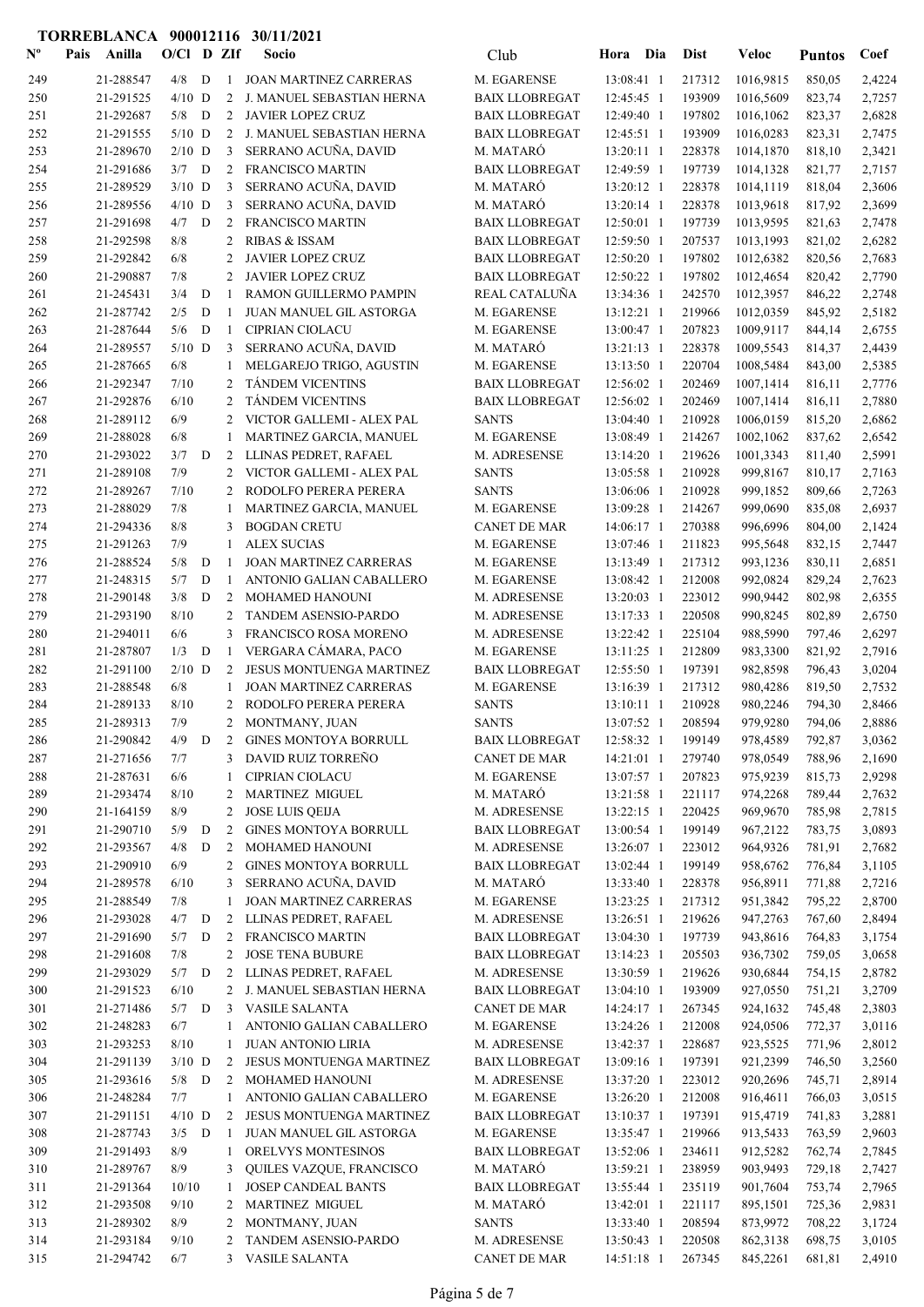| $\mathbf{N}^{\mathbf{o}}$ | Pais<br>Anilla         |             |              | $O/Cl$ D ZIf   | Socio                                                      | Club                                           | Hora Dia |                          | <b>Dist</b>       | Veloc                | <b>Puntos</b>    | Coef             |
|---------------------------|------------------------|-------------|--------------|----------------|------------------------------------------------------------|------------------------------------------------|----------|--------------------------|-------------------|----------------------|------------------|------------------|
| 316                       | 21-870513              | 1/3         | D            | 3              | <b>CHRISTIAN LOPRICH</b>                                   | <b>CANET DE MAR</b>                            |          | 15:18:08 1               | 289979            | 845,0913             | 681,70           | 2,3039           |
| 317                       | 21-292738              | 8/10        |              | 2              | <b>MARC CASAS CALVO</b>                                    | <b>BAIX LLOBREGAT</b>                          |          | 13:46:49 1               | 209955            | 833,7613             | 675,61           | 3,1921           |
| 318                       | 21-291851              | 9/10        |              | 2              | MARC CASAS CALVO                                           | <b>BAIX LLOBREGAT</b>                          |          | 13:47:56 1               | 209955            | 830,0804             | 672,63           | 3,2021           |
| 319                       | 21-292078              | 10/10       |              | 2              | MARC CASAS CALVO                                           | <b>BAIX LLOBREGAT</b>                          |          | 13:48:05 1               | 209955            | 829,5884             | 672,23           | 3,2122           |
| 320                       | 21-279390              | 8/10        |              | $\overline{2}$ | <b>TÁNDEM VICENTINS</b>                                    | <b>BAIX LLOBREGAT</b>                          |          | 13:40:07 1               | 202469            | 826,0107             | 669,33           | 3,3414           |
| 321                       | 21-287751              | $4/5$ D     |              | 1              | JUAN MANUEL GIL ASTORGA                                    | M. EGARENSE                                    |          | 14:03:49 1               | 219966            | 818,2752             | 683,96           | 3,0852           |
| 322                       | 21-291127              | $5/10$ D    |              | $\overline{2}$ | JESUS MONTUENGA MARTINEZ                                   | <b>BAIX LLOBREGAT</b>                          |          | 13:40:21 1               | 197391            | 804,5282             | 651,93           | 3,4488           |
| 323                       | 21-287857              | 8/9         |              | 1              | <b>ALEX SUCIAS</b>                                         | M. EGARENSE                                    |          | 14:00:05 1               | 211823            | 799,0808             | 667,92           | 3,2238           |
| 324                       | 21-287848              | 9/9         |              |                | <b>ALEX SUCIAS</b>                                         | M. EGARENSE                                    |          | 14:00:08 1               | 211823            | 798,9301             | 667,79           | 3,2338           |
| 325                       | 21-289192              | 8/9         |              | 2              | VICTOR GALLEMI - ALEX PAL                                  | <b>SANTS</b>                                   |          | 14:09:20 1               | 210928            | 768,8748             | 623,03           | 3,2575           |
| 326                       | 21-271538              | 7/7         |              | 3              | <b>VASILE SALANTA</b>                                      | <b>CANET DE MAR</b>                            |          | 15:30:25 1               | 267345            | 752,2016             | 606,77           | 2,5780           |
| 327                       | 21-290704              | 7/9         |              | 2              | JUAN & GINÉS MONTOYA                                       | <b>BAIX LLOBREGAT</b>                          |          | 14:02:47 1               | 199142            | 743,6684             | 602,61           | 3,4716           |
| 328                       | 21-292362              | 9/10        |              | 2              | <b>TÁNDEM VICENTINS</b>                                    | <b>BAIX LLOBREGAT</b>                          |          | 14:07:18 1               | 202469            | 743,5512             | 602,51           | 3,4249           |
| 329                       | 21-294681              | 8/9         |              | 3              | <b>BALTASAR DONADEU FIGUERAS</b>                           | CANET DE MAR                                   |          | 15:21:51 1               | 254003            | 732,3137             | 590,73           | 2,7384           |
| 330<br>331                | 21-293337<br>21-289582 | 6/6<br>7/10 |              | 3<br>3         | SELVA BURILLO, CARLOS<br>SERRANO ACUÑA, DAVID              | M. ADRESENSE<br>M. MATARÓ                      |          | 15:03:26 1<br>14:54:31 1 | 235824<br>228378  | 718,0270<br>714,7608 | 579,20<br>576,57 | 2,9585<br>3,0642 |
| 332                       | 21-289587              | 8/10        |              | 3              | SERRANO ACUÑA, DAVID                                       | M. MATARÓ                                      |          | 14:54:35 1               | 228378            | 714,6117             | 576,45           | 3,0734           |
| 333                       | 21-293484              | 10/10       |              | 2              | <b>MARTINEZ MIGUEL</b>                                     | M. MATARÓ                                      |          | 14:45:04 1               | 221117            | 713,1273             | 577,86           | 3,1839           |
| 334                       | 21-287791              | 2/3         | $\mathbf{D}$ | -1             | VERGARA CÁMARA, PACO                                       | M. EGARENSE                                    |          | 14:34:23 1               | 212809            | 710,8245             | 594,15           | 3,3181           |
| 335                       | 21-289846              | $5/5$ D     |              | 3              | VILANOVA ESTRADA, JOAN                                     | M. MATARÓ                                      |          | 15:10:35 1               | 238043            | 709,3409             | 572,20           | 2,9753           |
| 336                       | 21-289598              | 9/10        |              | 3              | SERRANO ACUÑA, DAVID                                       | M. MATARÓ                                      |          | 14:57:30 1               | 228378            | 708,1488             | 571,23           | 3,1105           |
| 337                       | 21-294761              | 7/7         |              | 3              | <b>ILIE ION CHISALITA</b>                                  | M. MATARÓ                                      |          | 16:00:32 1               | 269912            | 700,1003             | 564,74           | 2,6397           |
| 338                       | 21-293602              | 6/8         |              | 2              | MOHAMED HANOUNI                                            | M. ADRESENSE                                   |          | 14:57:16 1               | 223012            | 692,0108             | 560,75           | 3,2043           |
| 339                       | 21-245421              | 4/4         | D            | 1              | RAMON GUILLERMO PAMPIN                                     | REAL CATALUÑA                                  |          | 15:25:39 1               | 242570            | 691,7724             | 578,22           | 2,9546           |
| 340                       | 21-289141              | 9/10        |              | 2              | RODOLFO PERERA PERERA                                      | <b>SANTS</b>                                   |          | 14:43:55 1               | 210928            | 682,7990             | 553,28           | 3,4079           |
| 341                       | 21-289157              | 10/10       |              | $\overline{2}$ | RODOLFO PERERA PERERA                                      | <b>SANTS</b>                                   |          | 14:44:54 1               | 210928            | 680,6325             | 551,53           | 3,4179           |
| 342                       | 21-289314              | 9/9         |              | 2              | MONTMANY, JUAN                                             | <b>SANTS</b>                                   |          | 14:41:58 1               | 208594            | 679,5331             | 550,64           | 3,4663           |
| 343                       | 21-293051              | 6/7         |              | 2              | LLINAS PEDRET, RAFAEL                                      | M. ADRESENSE                                   |          | 14:58:49 1               | 219626            | 678,2418             | 549,59           | 3,3018           |
| 344                       | 21-291652              | 8/8         |              | 2              | <b>JOSE TENA BUBURE</b>                                    | <b>BAIX LLOBREGAT</b>                          |          | 14:39:07 1               | 205503            | 675,7374             | 547,56           | 3,5390           |
| 345                       | 21-290313              | 9/10        |              | 1              | <b>JUAN ANTONIO LIRIA</b>                                  | M. ADRESENSE                                   |          | 15:16:26 1               | 228687            | 669,7852             | 559,84           | 3,1895           |
| 346                       | 21-288021              | 8/8         |              | 1              | MARTINEZ GARCIA, MANUEL                                    | M. EGARENSE                                    |          | 14:55:07 1               | 214267            | 669,3403             | 559,47           | 3,4140           |
| 347                       | 21-293606              | 7/8         |              | 2              | <b>MOHAMED HANOUNI</b>                                     | M. ADRESENSE                                   |          | 15:08:58 1               | 223012            | 667,7672             | 541,10           | 3,2896           |
| 348                       | 21-289658              | 10/10       |              | 3              | SERRANO ACUÑA, DAVID                                       | M. MATARÓ                                      |          | 15:18:35 1               | 228378            | 664,6946             | 536,18           | 3,2215           |
| 349                       | 21-293815              | 8/9         |              | 2              | FARRÉ MARTÍN, JOSÉ                                         | M. ADRESENSE                                   |          | 15:07:37 1               | 221007            | 664,4496             | 538,42           | 3,3386           |
| 350                       | 21-290768              | 7/9         |              | 2              | <b>GINES MONTOYA BORRULL</b>                               | <b>BAIX LLOBREGAT</b>                          |          | 14:34:51 1               | 199149            | 664,1621             | 538,18           | 3,7156           |
| 351                       | 21-291178              | 6/10        |              | 2              | <b>JESUS MONTUENGA MARTINEZ</b>                            | <b>BAIX LLOBREGAT</b>                          |          | 14:33:29 1               | 197391            | 661,3133             | 535,87           | 3,7594           |
| 352                       | 21-291107              | 7/10        |              | 2              | <b>JESUS MONTUENGA MARTINEZ</b>                            | <b>BAIX LLOBREGAT</b>                          |          | 14:33:35 1               | 197391            | 661,0918             | 535,70           | 3,7701           |
| 353                       | 21-291674              | $7/10$      |              |                | 2 J. MANUEL SEBASTIAN HERNA                                | <b>BAIX LLOBREGAT</b>                          |          |                          | 14:29:44 1 193909 | 657,9134 533,12      |                  | 3,8487           |
| 354                       | 21-289166              | 9/9         |              | 2              | VICTOR GALLEMI - ALEX PAL                                  | <b>SANTS</b>                                   |          | 15:04:22 1               | 210928            | 640,4048             | 518,93           | 3,5482           |
| 355                       | 21-289781              | 9/9         |              | 3              | QUILES VAZQUE, FRANCISCO                                   | M. MATARÓ                                      |          | 15:50:56 1               | 238959            | 635,6420             | 512,74           | 3,1408           |
| 356                       | 21-290770              | 8/9         |              | 2              | <b>GINES MONTOYA BORRULL</b>                               | <b>BAIX LLOBREGAT</b>                          |          | 14:50:44 1               | 199149            | 630,7506             | 511,11           | 3,7793           |
| 357                       | 21-294603              | 9/9         |              | 3              | JOSE LUIS JORNET                                           | <b>CANET DE MAR</b>                            |          | 16:47:12 1               | 272491            | 630,4743             | 508,58           | 2,7698           |
| 358                       | 21-290724              | 8/9         |              | 2              | <b>JUAN &amp; GINÉS MONTOYA</b>                            | <b>BAIX LLOBREGAT</b>                          |          | 14:53:10 1               | 199142            | 625,9047             | 507,18           | 3,8007           |
| 359                       | 21-294017              | 10/10       |              | 1              | <b>JUAN ANTONIO LIRIA</b>                                  | M. ADRESENSE                                   |          | 15:41:13 1               | 228687            | 624,4582             | 521,96           | 3,3189           |
| 360                       | 21-291938<br>21-291179 | 6/7<br>8/10 |              | 2              | <b>FRANCISCO MARTIN</b><br><b>JESUS MONTUENGA MARTINEZ</b> | <b>BAIX LLOBREGAT</b><br><b>BAIX LLOBREGAT</b> |          | 14:59:36 1<br>14:59:17 1 | 197739<br>197391  | 609,1774<br>608,6992 | 493,63           | 3,8490           |
| 361<br>362                | 21-291758              | 9/9         |              | 2<br>1         | ORELVYS MONTESINOS                                         | <b>BAIX LLOBREGAT</b>                          |          | $16:03:00$ 1             | 234611            | 604,6675             | 493,24<br>505,41 | 3,8665<br>3,2621 |
| 363                       | 21-284780              | 3/3         | D            | -1             | VERGARA CÁMARA, PACO                                       | M. EGARENSE                                    |          | 15:29:50 1               | 212809            | 599,7435             | 501,30           | 3,6062           |
| 364                       | 21-293564              | 8/8         |              | 2              | MOHAMED HANOUNI                                            | M. ADRESENSE                                   |          | 15:47:41 1               | 223012            | 598,3954             | 484,89           | 3,4507           |
| 365                       | 21-293812              | 9/9         |              | 2              | FARRÉ MARTÍN, JOSÉ                                         | M. ADRESENSE                                   |          | 15:45:41 1               | 221007            | 596,2151             | 483,12           | 3,4916           |
| 366                       | 21-291529              | 8/10        |              | 2              | J. MANUEL SEBASTIAN HERNA                                  | <b>BAIX LLOBREGAT</b>                          |          | 15:05:16 1               | 193909            | 587,1286             | 475,76           | 3,9905           |
| 367                       | 21-290906              | 9/9         |              | $\overline{2}$ | <b>JUAN &amp; GINÉS MONTOYA</b>                            | <b>BAIX LLOBREGAT</b>                          |          | 15:17:06 1               | 199142            | 582,1163             | 471,70           | 3,8962           |
| 368                       | 21-288521              | 8/8         |              | 1              | <b>JOAN MARTINEZ CARRERAS</b>                              | M. EGARENSE                                    |          | 15:48:20 1               | 217312            | 582,0857             | 486,54           | 3,5802           |
| 369                       | 21-291154              | 9/10        |              | 2              | JESUS MONTUENGA MARTINEZ                                   | <b>BAIX LLOBREGAT</b>                          |          | 15:14:33 1               | 197391            | 581,3312             | 471,06           | 3,9522           |
| 370                       | 21-291135              | 10/10       |              | $\overline{2}$ | JESUS MONTUENGA MARTINEZ                                   | <b>BAIX LLOBREGAT</b>                          |          | 15:14:52 1               | 197391            | 580,7895             | 470,62           | 3,9629           |
| 371                       | 21-292870              | 10/10       |              | 2              | TÁNDEM VICENTINS                                           | <b>BAIX LLOBREGAT</b>                          |          | 15:25:04 1               | 202469            | 578,3727             | 468,67           | 3,8740           |
| 372                       | 21-291543              | 9/10        |              | 2              | J. MANUEL SEBASTIAN HERNA                                  | <b>BAIX LLOBREGAT</b>                          |          | 15:10:56 1               | 193909            | 577,2246             | 467,74           | 4,0559           |
| 373                       | 21-293695              | 9/9         |              | 2              | <b>JOSE LUIS QEIJA</b>                                     | M. ADRESENSE                                   |          | 16:06:41 1               | 220425            | 562,7633             | 456,02           | 3,5776           |
| 374                       | 21-290756              | 9/9         |              | 2              | <b>GINES MONTOYA BORRULL</b>                               | <b>BAIX LLOBREGAT</b>                          |          | 15:37:22 1               | 199149            | 549,5787             | 445,33           | 3,9704           |
| 375                       | 21-293350              | $3/3$ D     |              | 1              | <b>EVARISTO BOSCH</b>                                      | M. ADRESENSE                                   |          | 16:18:20 1               | 221222            | 548,4843             | 458,45           | 3,5838           |
| 376                       | 21-293198              | 10/10       |              | 2              | TANDEM ASENSIO-PARDO                                       | M. ADRESENSE                                   |          | 16:17:07 1               | 220508            | 548,3682             | 444,35           | 3,6050           |
| 377                       | 21-287734              | $5/5$ D     |              | -1             | JUAN MANUEL GIL ASTORGA                                    | M. EGARENSE                                    |          | $16:21:05$ 1             | 219966            | 541,6770             | 452,76           | 3,6235           |
| 378                       | 21-287675              | 7/8         |              | 1              | MELGAREJO TRIGO, AGUSTIN                                   | M. EGARENSE                                    |          | 16:23:53 1               | 220704            | 539,7726             | 451,17           | 3,6209           |
| 379                       | 21-291662              | 7/7         |              | 2              | FRANCISCO MARTIN                                           | <b>BAIX LLOBREGAT</b>                          |          | 15:46:16 1               | 197739            | 532,6064             | 431,58           | 4,0522           |
| 380                       | 21-288503              | 6/6         |              | 2              | ALBERT MASAGUÉ                                             | <b>BAIX LLOBREGAT</b>                          |          | 15:46:40 1               | 197739            | 532,0332             | 431,12           | 4,0628           |
| 381                       | 21-291967              | 10/10       |              | 2              | J. MANUEL SEBASTIAN HERNA                                  | <b>BAIX LLOBREGAT</b>                          |          | 15:43:29 1               | 193909            | 526,2355             | 426,42           | 4,1540           |
| 382                       | 21-294696              | 9/9         |              | 3              | BALTASAR DONADEU FIGUERAS                                  | CANET DE MAR                                   |          | 17:42:11 1               | 254003            | 521,3705             | 420,57           | 3,1795           |